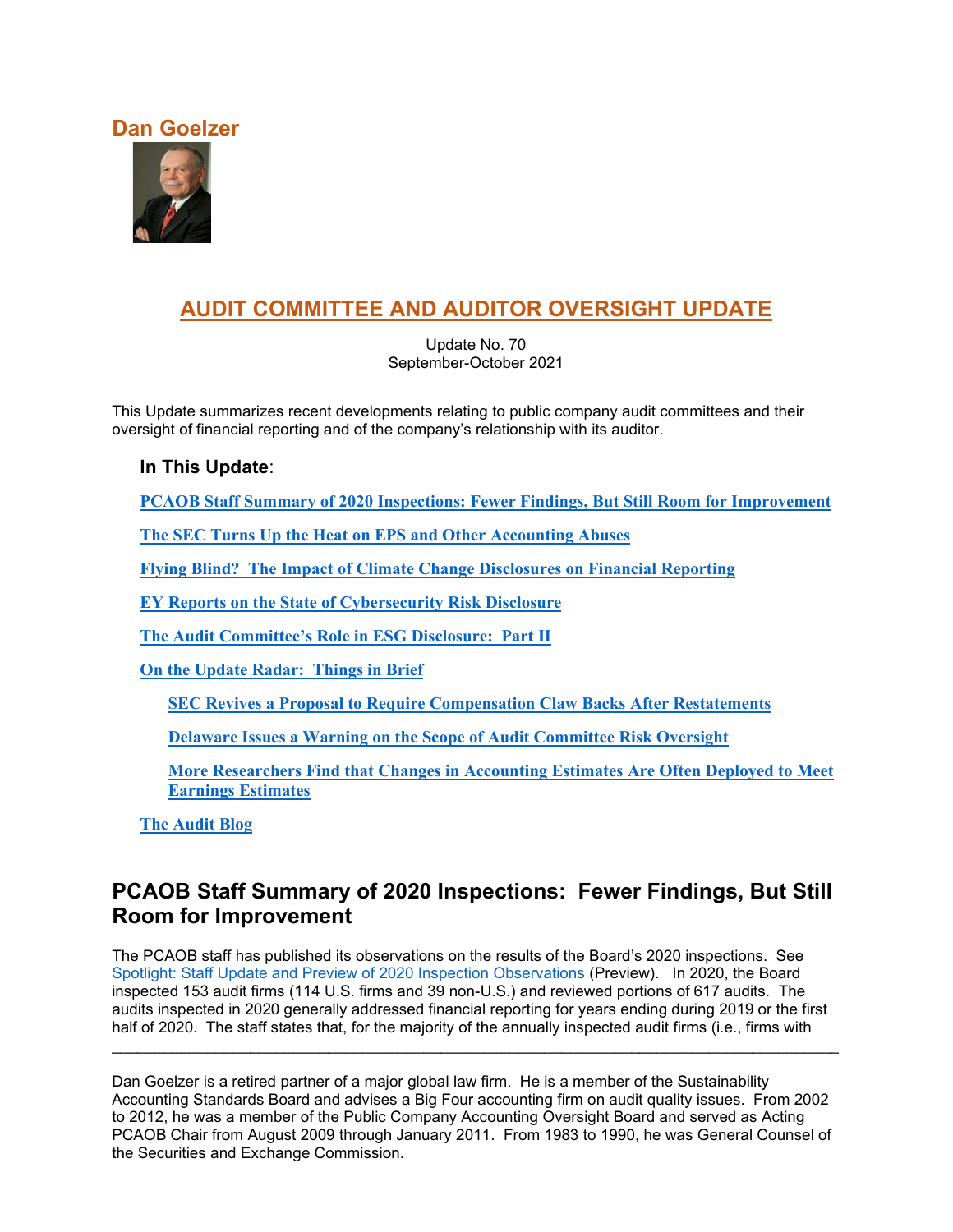more than 100 public company audit clients), "we identified fewer findings in 2020 compared to our 2019 inspections." For firms with 100 or less public company clients, which are inspected on a 3-year cycle, "some improvements were noted, although deficiencies continue to remain high." As of October 25, the underlying inspection reports on which the Preview is based had not yet been made public.

While much of the Preview is primarily of interest to accounting firms, aspects may be helpful to audit committees in their dialogue with the auditor. The 2020 Preview, unlike the 2019 version, does not discuss communications with audit committees. See [PCAOB Previews 2019 Inspection Reports,](https://www.auditupdate.com/post/pcaob-previews-2019-inspection-reports) [October-November 2020 Update.](https://b65438bf-9321-45db-8f57-d57780f6c776.filesusr.com/ugd/6ebb47_ce978c7c2c5443648801b491ce8b6685.pdf)

#### 2020 Inspection Approach

The Preview notes that the 2020 inspections were impacted by COVID-19. All inspections were conducted remotely. In addition, the staff took various steps to understand firms' consideration of, and responses to, the effect of the pandemic on audits. However, except for an optional 45-day deferral, "no other modifications were made to reduce the obligation of audit professionals to observe the PCAOB's rules and other professional standards."

#### Common Deficiencies

Recurring audit deficiencies observed in the 2020 inspections were similar to those in prior years. See [PCAOB Previews 2019 Inspection Reports,](https://www.auditupdate.com/post/pcaob-previews-2019-inspection-reports) above. The Preview describes five common deficiency areas.

- Revenue and Related Accounts. By far, the highest percentage of deficiencies in both financial statement and internal control over financial reporting (ICFR) audits involved revenue and related accounts. Many such deficiencies related to implementation of FASB's new standard on revenue recognition, which took effect for public companies at the end of 2017. Other revenue-related deficiencies included failure to test controls over the accuracy and completeness of companyprovided data or reports on which audit procedures were based. The Preview reminds auditors that, "when using information produced by the public company as audit evidence, the auditor should evaluate whether the information is sufficient and appropriate for purposes of the audit."
- Accounting Estimates. Common deficiencies relating to estimates involved allowance for loan losses (ALL), business combinations, investment securities, and long-lived assets, including --
	- $\circ$  Auditors did not evaluate evidence supporting the reasonableness of the assumptions management used in determining ALL.
	- o Auditors did not obtain sufficient evidence of the reasonableness of assumptions used to determine the fair value of acquired assets.
	- $\circ$  Auditors did not evaluate the appropriateness of valuation models and the reasonableness of assumptions used in determining the fair value of investment securities.
	- o Auditors did not perform sufficient procedures to resolve known contradictory evidence when evaluating the recoverability of long-lived assets.
- Inventory. In testing controls over inventory, auditors sometimes did not properly assess the reliability of cycle counts. (A cycle count program involves periodic counts of a subset of inventory, rather than an annual physical count of the entire inventory.) One common deficiency was that auditors limited their cycle count assessment procedures to management inquiries.
- Critical Audit Matters. Audit opinions are required to contain a discussion of critical audit matters (CAMs). CAMs are aspects of the audit that involved especially challenging, subjective, or complex auditor judgment. Common deficiencies relating to CAM reporting included failing to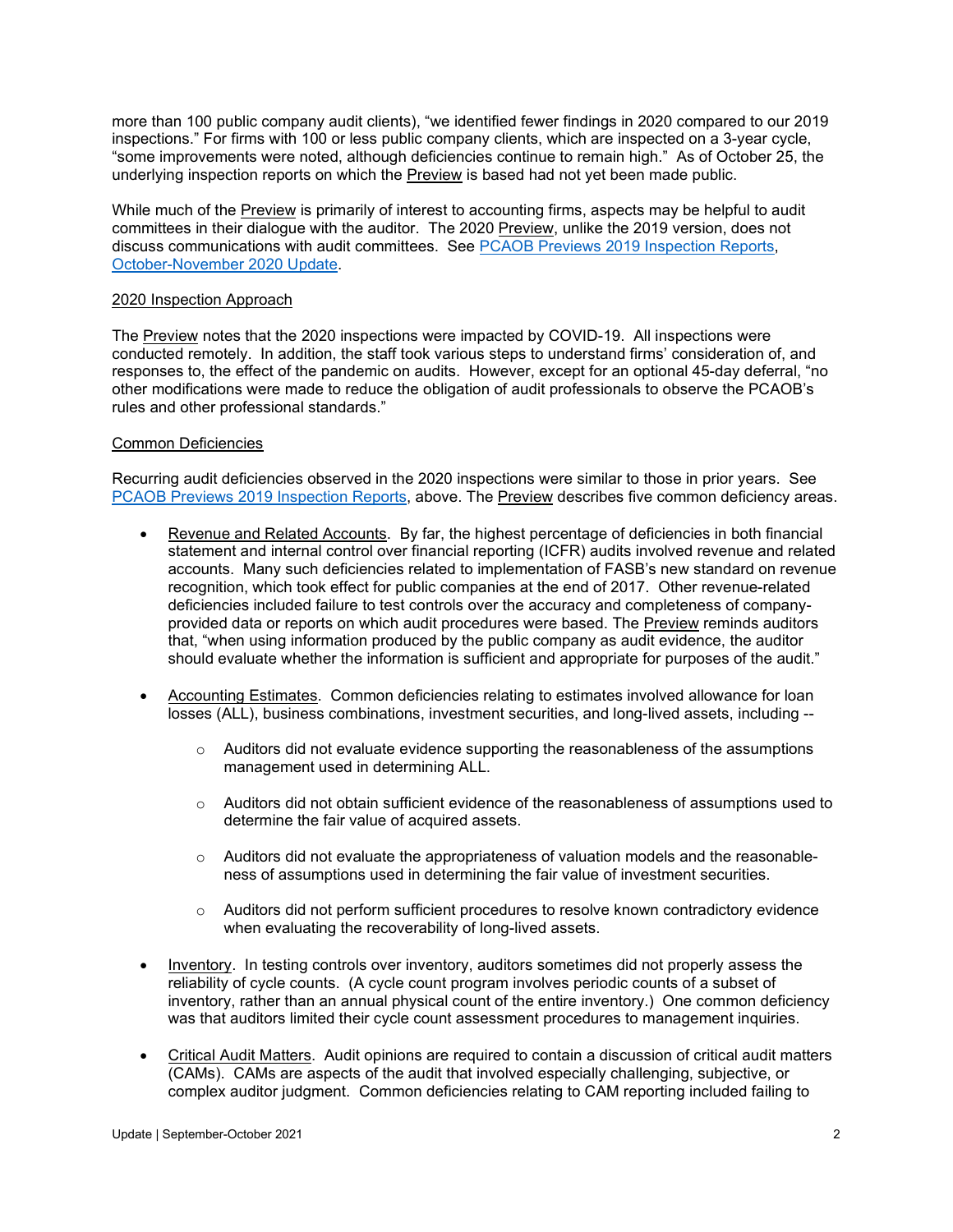assess all matters that could potentially be CAMs for inclusion in the auditor's report. In addition, CAM discussions sometimes failed to accurately describe how the CAM was addressed in the audit or the principal considerations that led the auditor to determine that the matter was a CAM.

• Form AP. For each public company audit, the auditor is required to file Form AP disclosing the name of the engagement partner and other accounting firms that participated in the audit. These reports were sometimes not timely or contained inaccurate or incomplete firm information.

#### Quality Control Observations

The Preview describes three common deficiencies in inspected firms' systems of quality control:

- Independence. Certain firms had a high rate of noncompliance with requirements that employees report their financial relationships to the firm. In addition, inspectors found deficiencies in compliance with the PCAOB's rules on audit committee preapproval of certain tax services and on communication with audit committees concerning independence.
- Engagement Quality Review. Before issuing an audit report, a partner not involved in the engagement is required to perform a review. The Preview states that, in some cases, engagement quality reviewers did not properly evaluate areas that the engagement team had identified as involving significant risk. Further, some reviewers did not maintain objectivity – for example, because they assumed responsibilities of an engagement team member.
- Internal Monitoring. The Preview states that some firm internal inspection procedures failed to identify deficiencies that were uncovered by the PCAOB's inspectors. This may suggest that the audit firm's internal inspection program is not suitably designed or effectively applied.

#### Other Observations – Cybersecurity and Distributed Ledger Technology

The 2020 inspections reviewed how auditors responded to cybersecurity incidents and to distributed ledger technologies. Deficiencies were identified in both areas. With respect to cybersecurity, some auditors did not consider whether a cybersecurity incident affected the identification or assessment of misstatement risk or whether modifications to audit procedures were necessary. With respect to distributed ledger technology, inspectors found instances in which auditors did not properly evaluate the sufficiency and appropriateness of audit evidence over the existence and valuation of crypto assets.

Comment: The Preview may be useful to audit committees in understanding what aspects of the company's future audits are likely to attract the PCAOB inspection staff's attention. Examples include the Board's emphasis on revenue recognition, cybersecurity incidents, evaluation of management assumptions that underlie estimates, and testing controls over company-provided data or reports on which the auditor relied. All auditors, whether or not they received adverse PCAOB comments on particular recurring audit deficiencies, can be expected to devote attention to these areas in anticipation of possible PCAOB scrutiny. Therefore, the Preview may also aid audit committees in understanding their auditor's risk assessments and resource allocation decisions and in discussing these matters with the engagement team.

## <span id="page-2-0"></span>**The SEC Turns Up the Heat on EPS and Other Accounting Abuses**

On August 24, the SEC brought the third case in its long-running program to detect and prosecute quarterly earnings per share (EPS) manipulations. See [SEC Charges Healthcare Services Company and](https://www.sec.gov/news/press-release/2021-162)  [CFO for Failing to Accurately Report Loss Contingencies as part of Continuing EPS Initiative.](https://www.sec.gov/news/press-release/2021-162) In addition to serving as a reminder that the Commission continues to be vigilant with respect to efforts to manipulate EPS to meet analyst expectations, the case may also signal renewed SEC enforcement interest in accounting and financial reporting matters generally. To underscore that point, shortly after the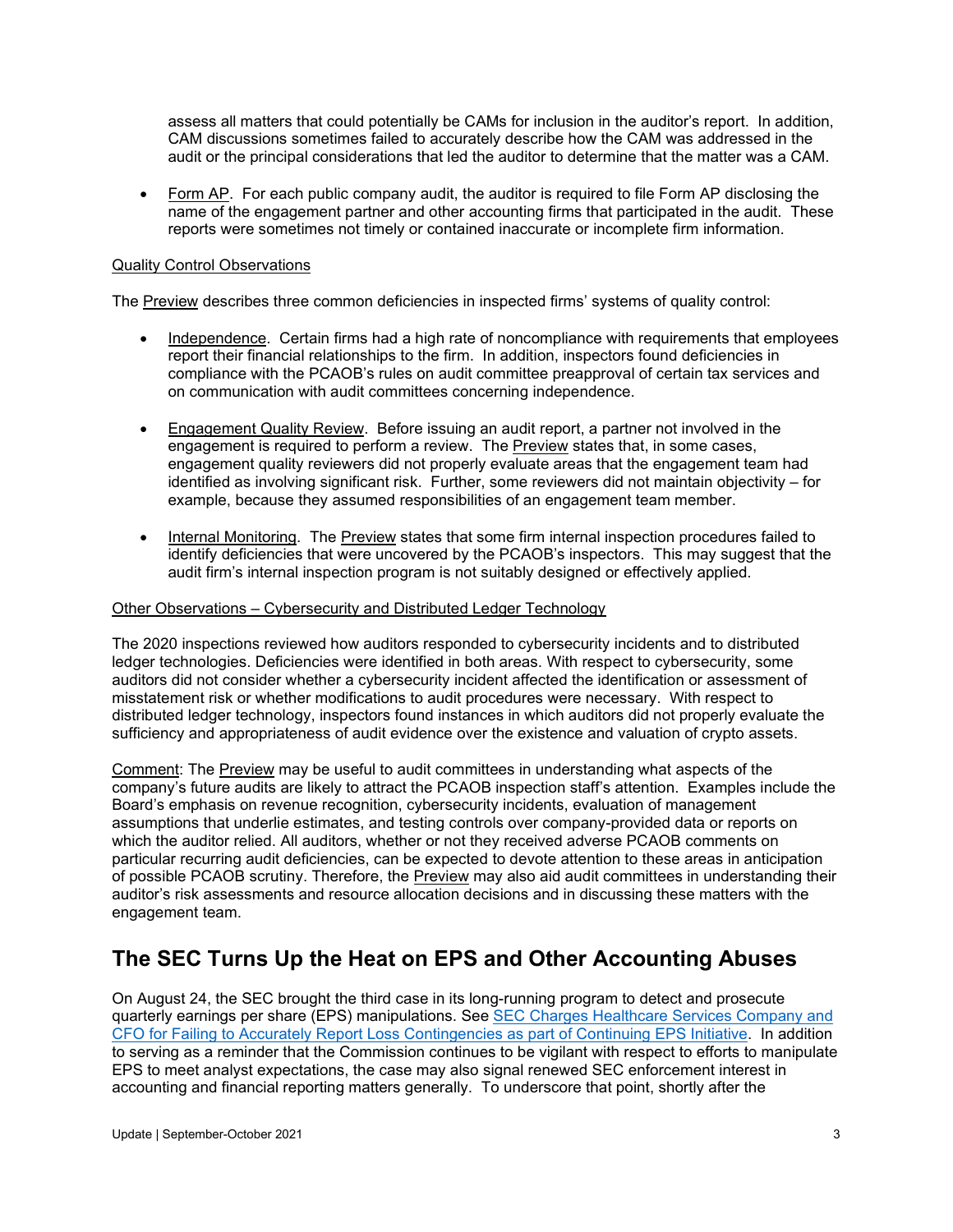Healthcare Services case, the Commission filed an action against Kraft Heinz Company (Kraft) alleging a scheme to overstate earnings by understating costs. See Company Will Pay \$62 Million to Settle [Charges Related to Inflated Cost Savings that Caused it to Restate Several Years of Financial Reporting.](https://www.sec.gov/news/press-release/2021-174)

#### The EPS Initiative and the Healthcare Service Group Case

In 2018, the SEC reportedly commenced an enforcement effort to detect quarterly EPS manipulations. This initiative was apparently triggered by academic research suggesting that the number four rarely appears in the first post-decimal digit of EPS. Since EPS amounts that end in .5 cents can be rounded to the next highest whole cent, there appears to be an incentive to make accounting adjustments that raise EPS calculations ending in .4 cents to .5. See Does Your Company Suffer From Quadrophobia? The SEC is Investigating the Fear of Four, June-July 2018 Update. Two years later, in 2020, the Commission filed two actions pursuant to the EPS initiative. See SEC Charges Companies, Former Executives as [Part of Risk-Based Initiative.](https://www.sec.gov/news/press-release/2020-226)

The third EPS case was brought against Healthcare Services Group (HCSG), a provider of housekeeping, dining, and other services to healthcare facilities. The [SEC's order](https://www.sec.gov/litigation/admin/2021/33-10967.pdf) finds that, in 2014 and 2015, HCSG violated GAAP by failing to timely accrue and disclose material loss contingencies related to private litigation against the company. Not recording these loss contingencies in the proper quarters caused HCSG's reported EPS to meet analyst consensus EPS estimates. The failure to book these loss accruals in the appropriate quarter also resulted in HCSG reporting multiple quarters of EPS growth, including record-high EPS. In addition to the company, the SEC's order charges HCSG's former CFO and its controller with causing various securities law violations. Without admitting or denying the SEC's findings, HCSG, the CFO, and the controller agreed to cease and desist from future violations and to pay civil penalties of \$6 million, \$50,000, and \$10,000, respectively. The CFO also agreed to a suspension from appearing and practicing before the SEC as an accountant.

In the [SEC's announcement of the HCSG action,](https://www.sec.gov/news/press-release/2021-162) Gurbir Grewal, the new Director of the SEC's Division of Enforcement said, "As today's actions demonstrate, we will continue to leverage our in-house data analytic capabilities to identify improper accounting and disclosure practices that mask volatility in financial performance, and continue to hold public companies and their executives accountable for their violations."

#### The Kraft Heinz Case

Less than two weeks after filing the HCSG case, the SEC announced an action against Kraft alleging a multi-year expense management scheme that resulted in Kraft's reporting inflated earnings before interest, taxes, depreciation, and amortization – EBITDA – which the SEC described as "a key earnings performance metric for investors." While the Kraft case is unrelated to the EPS initiative, it also illustrates the SEC's enforcement emphasis on financial reporting.

According to the [SEC's administrative order,](https://www.sec.gov/news/press-release/2021-174) between 2015 and 2018 Kraft engaged in various types of accounting misconduct, including recognizing unearned discounts from suppliers and maintaining false and misleading supplier contracts, that improperly reduced the company's cost of goods sold. These efforts were designed to create the appearance that the company had achieved cost reductions, as predicted in connection with the 2015 merger of Kraft and Heinz. The SEC's order finds that Kraft and its former Chief Operating Officer violated the anti-fraud, reporting, books and records, and internal accounting controls provisions of the federal securities laws and that the former COO provided inaccurate information to Kraft's auditors. The Commission also filed a civil action against the company's former Chief Procurement Officer, charging him with similar violations.

Without admitting or denying the SEC's findings or allegations, Kraft consented to cease and desist from future violations and to pay a civil penalty of \$62 million. The former COO also consented to cease and desist from future violations, to pay disgorgement and prejudgment interest of \$14,211.31, and to pay a civil penalty of \$300,000. The former CPO consented to an injunction against future violations, a civil penalty of \$100,000, and a bar against serving as an officer or director of a public company for five years.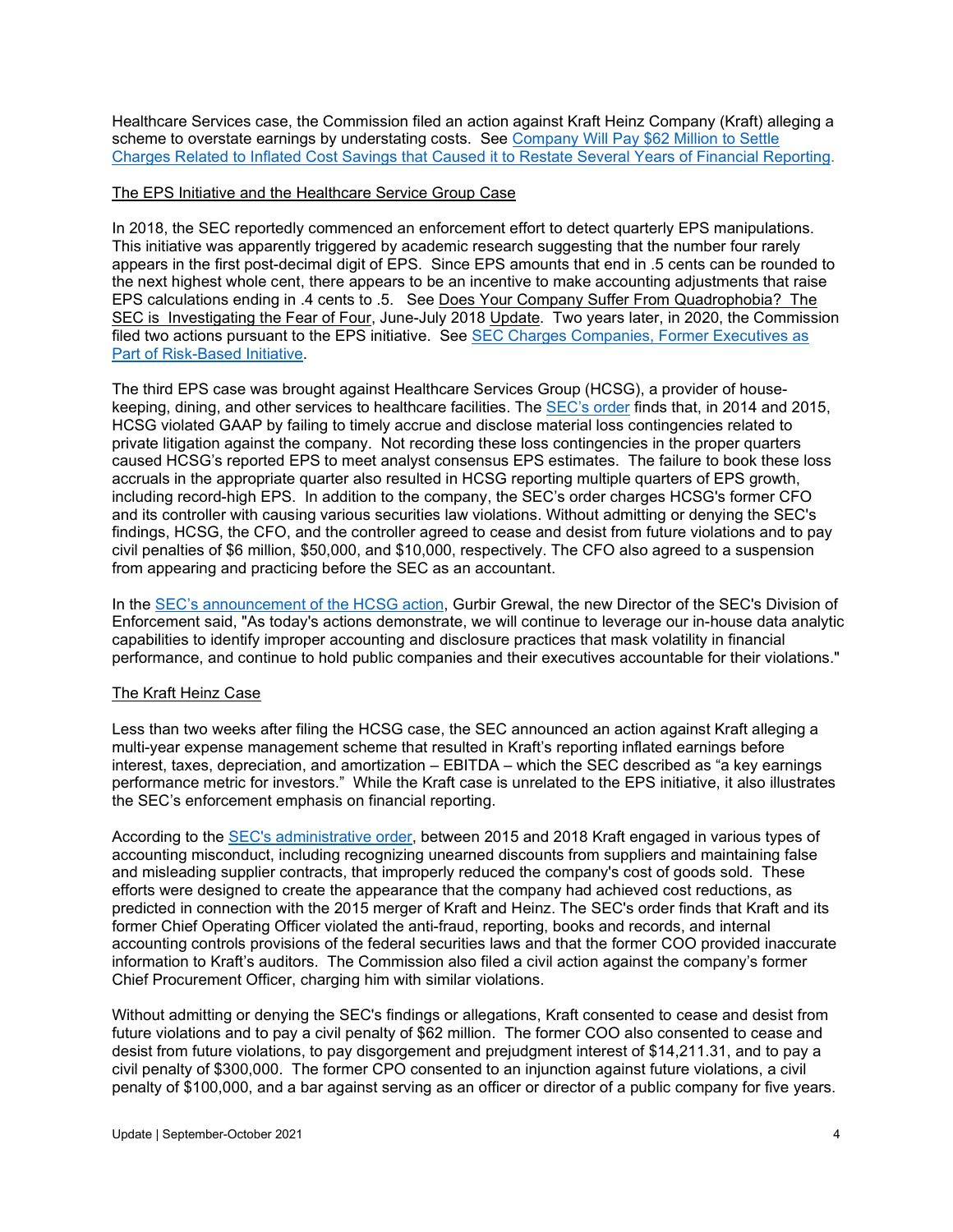Comment: While the investigations that resulted in the HCSG and Kraft cases were undoubtedly initiated many months, if not years, in the past, these matters may indicate that, under Chair Gensler, the SEC's Enforcement staff will be active in pursuing accounting and financial reporting matters. Indeed, in an [October 13 speech,](https://www.sec.gov/news/speech/grewal-sec-speaks-101321) Enforcement Director Grewal said:

"With respect to corporate responsibility, Congress has enacted many laws and the SEC has adopted many rules to ensure that corporations are being responsible and playing fair. But too often, they ignore these rules and fail to implement sufficient controls or procedures to ensure compliance. In some cases, firms are practically inviting fraud or waiting for misconduct to occur; in others, they are actively covering it up or minimizing it. All of this serves to undermine public trust and confidence. Enhancing it will require, among other things, robust enforcement of laws and rules concerning required disclosures, misuse of nonpublic information, violation of record-keeping obligations, and obfuscation of evidence from the SEC or other government agencies."

For audit committees, the HCSG case could serve as a basis to revisit the controls around discretionary accounting adjustments and quarterly earnings reporting. Given the publicity surrounding the topic, it would be prudent to ask whether there are controls in place that would prevent or detect small adjustments intended to bring quarterly results in line with analyst estimates. More broadly, audit committees should be aware that the recent financial reporting cases and Commissioner and staff statements seem to suggest an aggressive SEC approach to financial reporting matters.

### <span id="page-4-0"></span>**Flying Blind? The Impact of Climate Change Disclosures on Financial Reporting**

The Center for Audit Quality (CAQ) and Deloitte have each issued papers on the relationship between climate change and financial reporting. On September 9, the CAQ released [Audited Financial Statements](https://www.thecaq.org/news/center-for-audit-quality-resource-highlights-how-climate-related-risk-considerations-intersect-with-the-audited-financial-statements/)  [and Climate-Related Risk Considerations.](https://www.thecaq.org/news/center-for-audit-quality-resource-highlights-how-climate-related-risk-considerations-intersect-with-the-audited-financial-statements/) In a [press release](https://www.thecaq.org/news/center-for-audit-quality-resource-highlights-how-climate-related-risk-considerations-intersect-with-the-audited-financial-statements/) announcing the publication, the CAQ explained that it is intended to provide "investors and other stakeholders with a foundational understanding of current climate-related reporting and auditing requirements in the U.S. and how they are applied." In a September 30 Financial Reporting Alert, Deloitte explains the potential impacts of climate-related matters on accounting and reporting. [Financial Reporting Considerations Related to Environmental Events and](https://dart.deloitte.com/USDART/home/publications/deloitte/financial-reporting-alerts/2021/environmental-events)  [Activities](https://dart.deloitte.com/USDART/home/publications/deloitte/financial-reporting-alerts/2021/environmental-events) (Alert) is a detailed analysis of ways in which regulatory developments in response to climate change and company climate change strategy can affect financial reporting under existing accounting guidance and SEC requirements.

Carbon Tracker, a non-profit organization that analyzes the impact of energy transition on capital markets, has a somewhat different perspective on the intersection of climate change and financial reporting. It has released [Flying blind: The glaring absence of climate risks in financial reporting.](https://carbontracker.org/reports/flying-blind-the-glaring-absence-of-climate-risks-in-financial-reporting/) This report examines whether 107 carbon-intensive firms and their auditors considered material climaterelated risks in their financial reporting. Carbon Tracker concludes that, "[d]espite significant financial risks faced from the climate crisis, and net-zero pledges made by many we found little evidence that companies or their auditors considered climate-related matters in the 2020 financial statements."

Together, these three reports illustrate that company strategies and commitments related to climate change (or other ESG matters) can have immediate, material financial reporting implications. In light of the SEC's focus on climate-related disclosures, audit committees should consider whether their company's sustainability disclosures and commitments are consistent with its financial reporting.

#### CAQ: Audited Financial Statements and Climate-Related Risk Considerations

The CAQ observes that "[w]e are at a pivotal moment for climate and other environmental, social and governance (ESG) reporting," particularly because the SEC will soon propose ESG-related disclosure requirements. See [The SEC's Agenda –](https://www.auditupdate.com/post/the-sec-s-agenda-esg-tops-the-list) ESG Tops the List, [July 2021 Update.](https://b65438bf-9321-45db-8f57-d57780f6c776.filesusr.com/ugd/6ebb47_7e3aac1cbf8846bb985711757979866a.pdf) Despite uncertainty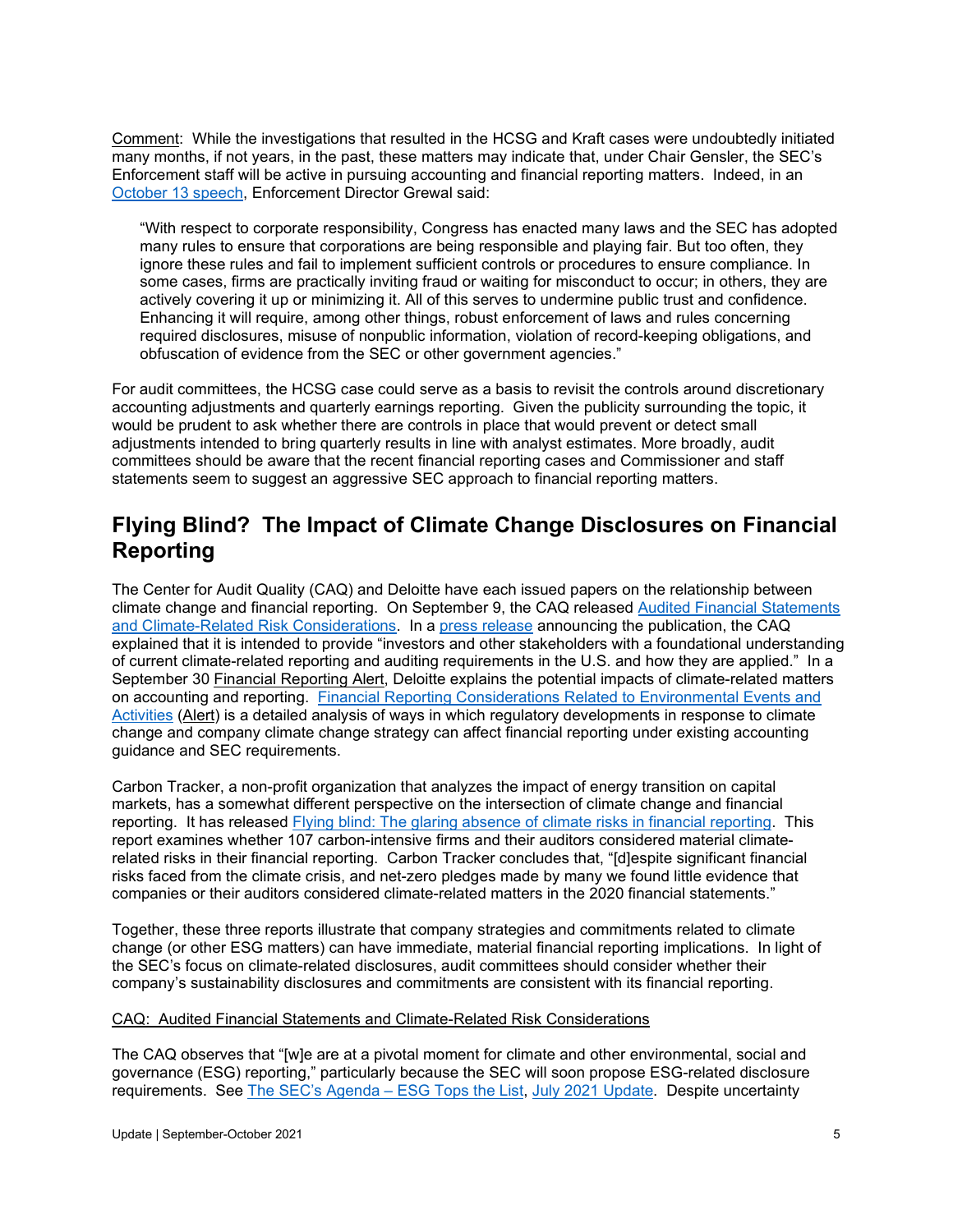about the specifics of SEC ESG rulemaking, the CAQ believes "it is important for users of the audited financial statements to be aware of what climate-related reporting is currently required under US Generally Accepted Accounting Principles (GAAP). Understanding current financial statement requirements can be a useful starting point for investors and others as they consider how and where to obtain their desired climate-related information to make capital allocation decisions \* \* \* ."

The CAQ states that forward-looking climate-related risks that could impact financial statements fall into two categories: (1) physical risks (e.g., the risk that an entity's facilities will be damaged by a severe weather event or that a company will need to relocate its facilities away from low-lying coastal areas) or (2) the risks associated with the transition to a low-carbon economy (e.g., regulatory risk associated with required changes to a company's business and/or the impact of a company's net-zero commitments on management's evaluation of impairment or the useful lives of assets). The CAQ report includes examples, involving a manufacturing company that announces a commitment to achieve net-zero carbon emissions by 2030, of how a climate-related commitment can impact financial reporting.

The CAQ also describe four aspects of the audit that may be affected by climate-related matters:

- Risk assessment. The auditor's risk assessment includes consideration of climate-related risks and their potential impact on the financial statements. The CAQ lists a series of questions auditors might consider asking to understand potential climate-related risks.
- General audit considerations. Although auditors are not required to perform procedures with respect to climate-related disclosures outside of documents that contain the financial statements, they have a responsibility to consider the financial statement implications of such disclosures.
- Critical audit matters. Climate-related considerations may be included in the auditor's discussion of critical audit matters. For example, auditing climate-related assumptions could be especially challenging or require complex auditor judgment.
- Other information. Auditors have a responsibility to read other information included in documents that contain the audited financial statements for consistency with the financial statements and to consider whether such information contains material misstatements of which the auditor is aware. Therefore, the auditor must read and consider climate-related disclosures in SEC filings that contain the financial statements.

#### Deloitte: Financial Reporting Considerations Related to Environmental Events and Activities.

Deloitte notes that many companies are considering how climate and other ESG matters will affect their business strategies, operations, and long-term value. Business strategies designed to address these issues need to be "considered in a consistent manner for both sustainability reporting and the preparation of the financial statements." The Alert discusses eleven specific financial reporting issues that may arise as a result of climate-related matters:

- Potential Accounting and Reporting Implications of Environmental Objectives. Companies frequently make public statements regarding their plans to address the impacts of climate change, such as commitments to become carbon neutral by a specified date or to reduce greenhouse gas emissions by a target amount. Deloitte explains the impact of these types of commitments on the valuation and useful life of existing assets and on the creation of obligations that should be accounted for as liabilities. Entities should also evaluate whether their climaterelated public statements, plans, or actions require financial statement foot-note disclosure, even if they conclude that there is nothing to record in current-period statements.
- Developing Estimates and Maintaining Consistency of Assumptions and Estimates. Accounting for climate-related initiatives may require companies to select assumptions and to develop estimates that are used for more than one purpose. "When a single assumption is used in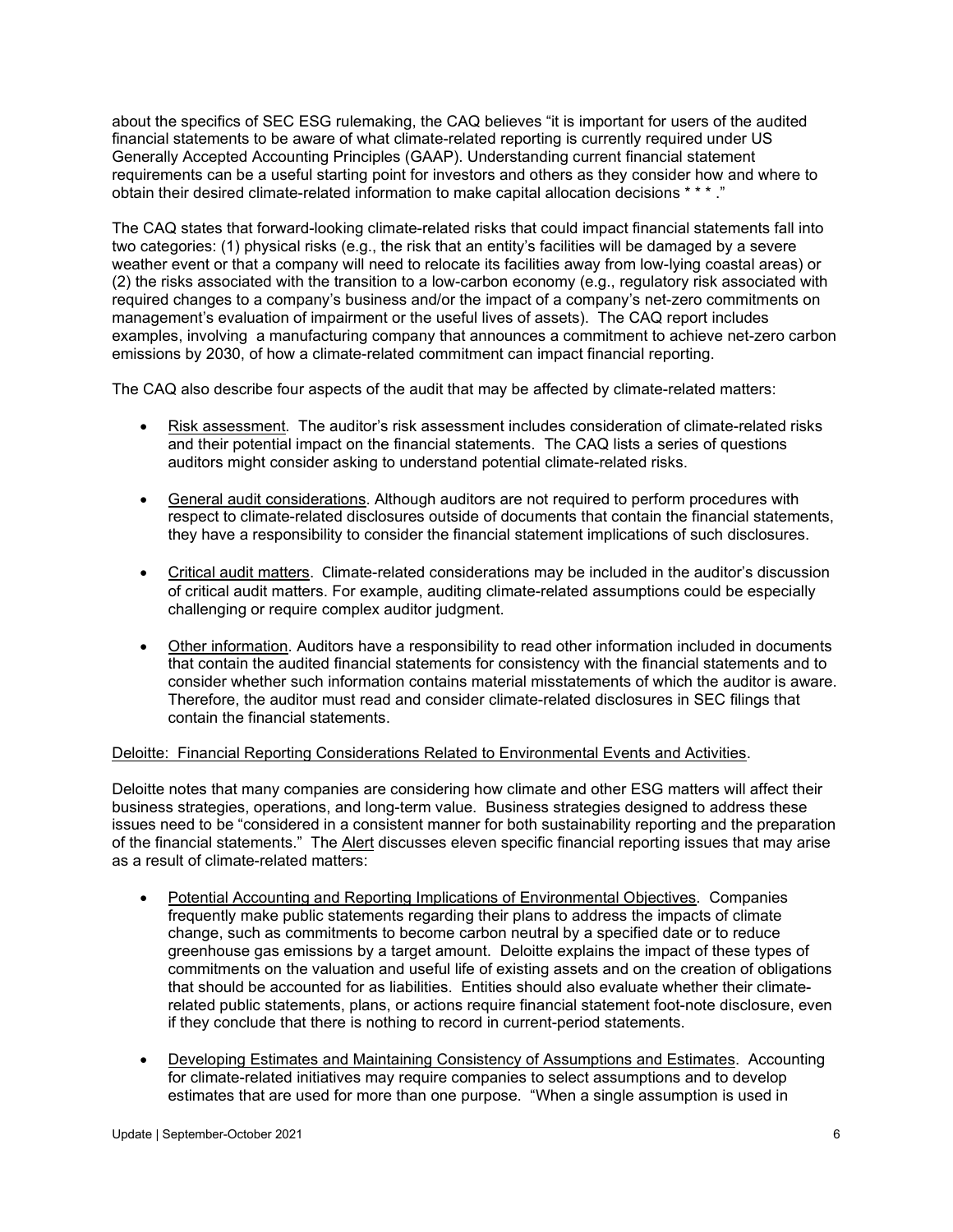multiple analyses, entities should verify that the same assumption is being used in each analysis unless the guidance in U.S. GAAP permits otherwise. In addition, entities should verify that assumptions and estimates outside of the financial statements (e.g., sustainability reports) are consistent with those used when preparing estimates required by U.S. GAAP."

- Use and Recoverability of Long-Lived Assets. Entities need to continuously evaluate the accounting and reporting impact of climate-related goals or targets on the use and recoverability of long-lived assets, including goodwill, other indefinite-lived intangible assets, and property, plant, and equipment.
- Inventory. Climate-related events could materially affect net realizable inventory value estimates. "For example, wildfires could significantly damage crops, or floods could significantly damage goods held in a warehouse. In addition, an entity's operations may be affected by new regulations, customer preferences, or its own initiatives related to environmental concerns — for example, a ban on the use of plastic bags \* \* \*."
- Taxes. Environmental initiatives could result in changes to operations that affect profitability and thereby affect income tax accounting.
- Leases. Both lessees and lessors may encounter situations in which leased assets are impaired as a result of climate-change driven technological advances or changes in customer preferences. The Alert discusses the accounting implications for such events. Similarly, energy service agreements and virtual power purchase agreements raise a variety of accounting issues, including the possible existence of embedded leases.
- Insurance Recoveries. Climate-related events may raise issues concerning accounting for insurance recoveries. For example, business interruption insurance may provide coverage for lost profits caused by a suspension of operations due to weather-related events.
- Financial Instruments and Contract Assets. To demonstrate their commitment to ESG, companies may issue sustainability-linked bonds or loans (debt instruments with terms tied to environmental factors). Both issuers and holders of such debt need to consider whether the arrangement contains embedded features that must be separately accounted for as derivatives.
- Environmental Obligations. Changes in laws and regulations may affect the timing and cost of environmental remediation obligations and thereby impact liabilities.
- Asset Retirement Obligations (AROs). Climate strategy may affect AROs -- legal or contractual obligations to perform remediation activities resulting from the intended use of a long-lived asset. "Changes in operations that result in a change in management's intended use of an asset including a change in its plans to maintain the asset, extend its useful life, or abandon the asset earlier than previously expected — may affect the recorded amount of an ARO associated with the asset, including the timing associated with the retirement activities."
- Compensation Arrangements. Companies may link incentive pay for executives and employees to environmental (or other ESG) metrics. Such arrangements raise a variety of accounting issues. Among other things, entities should have a clear method of measuring and monitoring performance against these metrics so they can calculate the bonus accrual throughout the year.

#### Carbon Tracker: Flying blind: The Glaring Absence of Climate Risks in Financial Reporting

Carbon Tracker examined whether 107 publicly traded carbon-intensive firms considered material climaterelated risks in their 2020 financial reporting. The report notes that the International Accounting Standards Board [\(link here\)](https://www.iaasb.org/publications/consideration-climate-related-risks-audit-financial-statement), the International Auditing and Assurance Standards Board (link here), and the Financial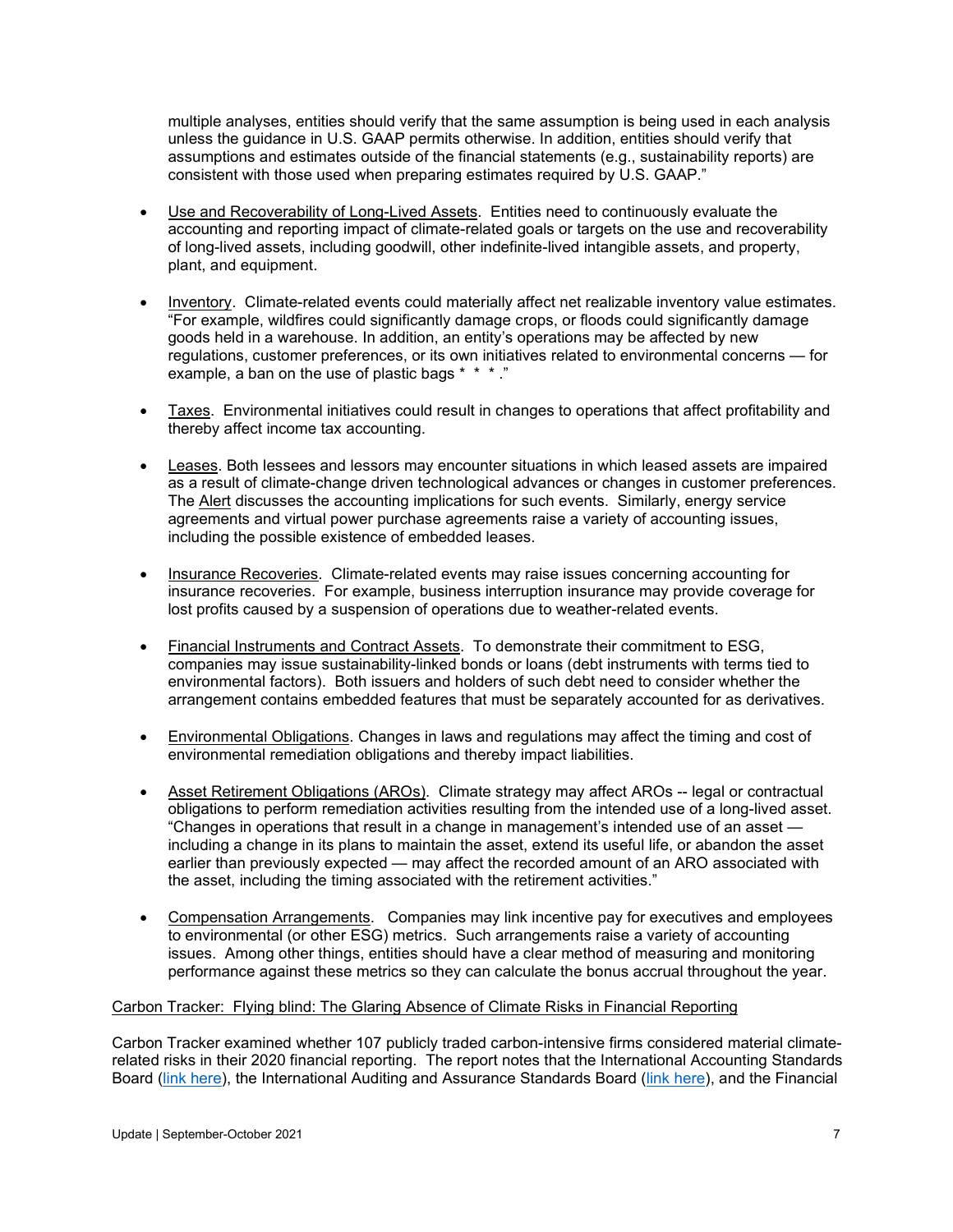Accounting Standards Board [\(link here\)](https://www.fasb.org/cs/ContentServer?c=Document_C&cid=1176176379917&d=&pagename=FASB%2FDocument_C%2FDocumentPage) have issued guidance on consideration of climate change issues in the preparation and audit of financial statements. Carbon Tracker asserts that climate-related matters

"can impact current financial reporting since many of the numbers in the financial statements include estimates and assumptions about the future. For example, climate matters can lead to shorter estimated useful lives for productive assets or changes to the assumptions used to determine expected future cash flows for impairment testing, resulting in impairments and altering the reported amounts of assets and liabilities. Similarly, shifting product demand may result in inventory obsolescence, leading to increased costs, reduced revenues and profits and lower returns on capital which can impact a company's ability to continue as a going concern. If a company ignores the clear signs that dramatic changes lie ahead, it runs the risk of overstating assets, or understating liabilities, all to the detriment of the company and ultimately its investors."

Carbon Tracker's analysis concludes that the companies it studied did not adequately consider climaterelated matters in the preparation of their financial statements, nor did their auditors consider such matters. The report's six "key findings" are:

- 1. There is little evidence that companies incorporate material climate-related matters into their financial statements. Over 70 percent of the 107 companies did not indicate that they considered climate matters in preparing their 2020 financial statements, "despite the fact that significant institutional investors have identified these companies as highly carbon exposed."
- 2. Most climate-related assumptions and estimates are not visible in the financial statements. Only 25 percent of the companies provided disclosure of at least some of the quantitative assumptions and estimates used in preparing the financial statements.
- 3. Most companies do not tell a consistent story across their reporting. For 72 percent of the companies, the treatment of climate matters in the financial statements appeared to be inconsistent with disclosures of climate-related risks and commitments in other reporting.
- 4. There is little evidence that auditors consider the effects of material climate-related financial risks or companies' announced climate strategies. Eighty percent of these companies' auditors "provided no indication of whether or how they had considered material climate-related matters, such as the impact of emissions reduction targets, changes to regulations, or declining demand for company products, in their audits."
- 5. Even with considerable observable inconsistencies across company reporting ('other information' and financial statements), auditors rarely comment on any differences. "We had significant concerns for 59% of the consistency checks that the auditors were required to perform. For the remaining 41%, around half of the companies' discussions of and responses to climate matters were consistently limited across their reporting."
- 6. Companies do not appear to use "Paris-aligned" assumptions and estimates. None of the companies used assumptions and estimates that were "Paris-aligned". ("Paris-aligned" refers to the Paris Agreement, an international treaty on climate change adopted in 2015, which calls for limiting global warming to no more than 1.5°C and reducing emissions to net zero by 2050.)

Comment: Audit committees should consider whether their company's disclosures and commitments concerning climate change and other ESG matters have material accounting implications and, if so, whether those implications are properly reflected in the financial statements. As the CAQ and Deloitte reports make clear, public commitments to achieving carbon neutrality or net zero emissions can have significant financial statement consequences, particularly with respect to the value and impairment of existing assets. Commitments to make major changes in the company's products or supply chain for climate-related reasons may also affect financial reporting. Senior executives who make such commitments are not always aware of the financial statement implications for their public declarations.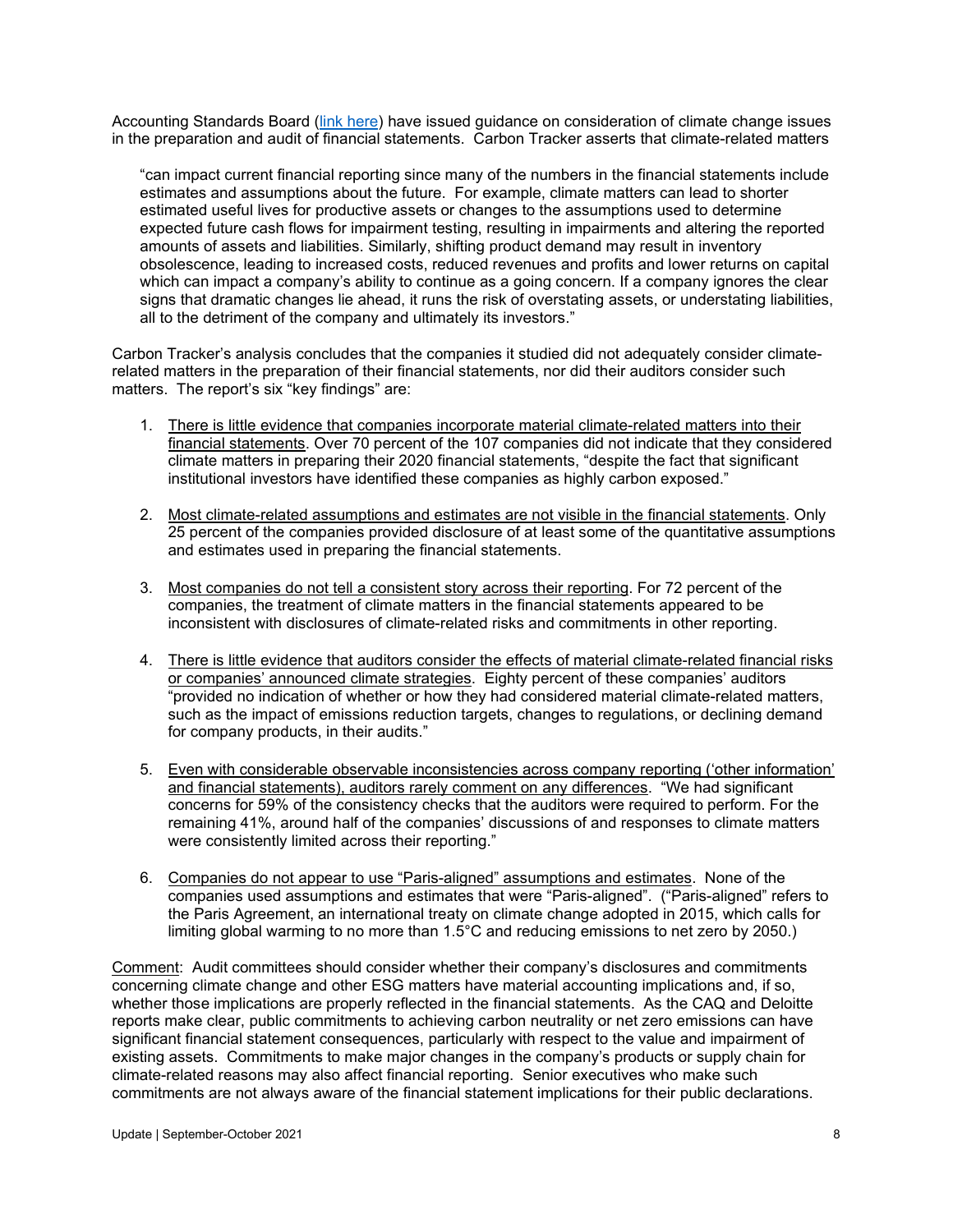Audit committee attention to the links between corporate sustainability policies and financial reporting is particularly important because of the increasing attention that investors, interest groups, and regulators are paying to these issues. The Carbon Tracker report is a good example. Similarly, both the SEC's Division of Corporation Finance and Division of Enforcement have announced initiatives to review company climate and other ESG disclosures for consistency with other corporate disclosures and for compliance with existing SEC climate disclosure interpretations. See, e.g., [SEC Announces Enforcement](https://www.sec.gov/news/press-release/2021-42)  [Task Force Focused on Climate and ESG Issues.](https://www.sec.gov/news/press-release/2021-42) On September 22, the SEC Corporation Finance staff released a [sample letter](https://www.sec.gov/corpfin/sample-letter-climate-change-disclosures) that highlights the types of comments it may issue to public companies regarding climate-related disclosures. It would not be surprising if the SEC were to bring one or more enforcement actions based on allegations that companies have made climate-related commitments without reflecting those commitments in their financial statements in accordance with GAAP.

# <span id="page-8-0"></span>**EY Reports on the State of Cybersecurity Risk Disclosure**

The EY Center for Board Matters has released [How cybersecurity risk disclosures and oversight are](https://www.ey.com/en_us/board-matters/cybersecurity-risk-disclosures-and-oversight)  [evolving in 2021,](https://www.ey.com/en_us/board-matters/cybersecurity-risk-disclosures-and-oversight) its fourth annual analysis of cybersecurity-related disclosures in the proxy statements and Form 10-K filings of Fortune 100 companies. EY reports that "[m]any companies are enhancing their cybersecurity disclosures related to the identification of director skills and expertise" and that there have also been "notable increases in disclosures related to the assignment of board-level committee oversight and discussing workforce education and training efforts and cybersecurity insurance." EY found that 68 percent of Fortune 100 companies assign cybersecurity oversight to the audit committee – a one percent increase over 2020. Nine percent of the Fortune 100 disclosed a material cybersecurity incident, a decrease from 12 percent last year.

In general, cybersecurity disclosure trends identified in last year's EY report continued in 2021. (For discussion of the prior EY Center report, see [More Public Companies Are Disclosing the Board's](https://www.auditupdate.com/post/more-public-companies-are-disclosing-the-board-s-cybersecurity-risk-oversight-role)  [Cybersecurity Risk Oversight Role,](https://www.auditupdate.com/post/more-public-companies-are-disclosing-the-board-s-cybersecurity-risk-oversight-role) [September 2020 Update.](https://b65438bf-9321-45db-8f57-d57780f6c776.filesusr.com/ugd/6ebb47_bf0bd712da624dba921824a26f9557eb.pdf)) Key findings of the 2021 report include:

- Identification of director skills and expertise. In 2021, 56 percent of the Fortune 100 cited cybersecurity in at least one director biography, up from 44 percent last year and 27 percent in 2018. In most cases, the increase resulted from new directors joining boards, not re-written bios.
- Management reporting to the board. Sixty-nine percent of companies provided insights into management's reporting to the board or to the committee overseeing cybersecurity matters, up from 61 percent last year and 58 percent in 2018. Forty-four percent identified at least one management official who engages in such reporting, most frequently the Chief Information Security Officer. Thirty-four percent disclosed that reporting occurs at least annually or quarterly.
- Board-level committee oversight. Ninety percent of companies disclosed that at least one boardlevel committee has responsibility for cybersecurity oversight, up from 87 percent in 2020 and 75 percent in 2018. As noted above, the audit committee is the most frequent choice – 68 percent of boards assigned cybersecurity oversight to the audit committee. Thirty percent of boards assigned cyber to a committee other than audit, up from 19 percent in 2018. However, only about two thirds of the charters of audit committees with cybersecurity oversight responsibility expressly mention that responsibility.
- Alignment with an external framework or standard. Ten percent of companies disclosed alignment of their cybersecurity program and information security practices with an external security process or control framework, up from one percent in 2018. Six percent cited the National Institute of Standards and Technology's (NIST) cybersecurity framework, with smaller numbers citing various other frameworks.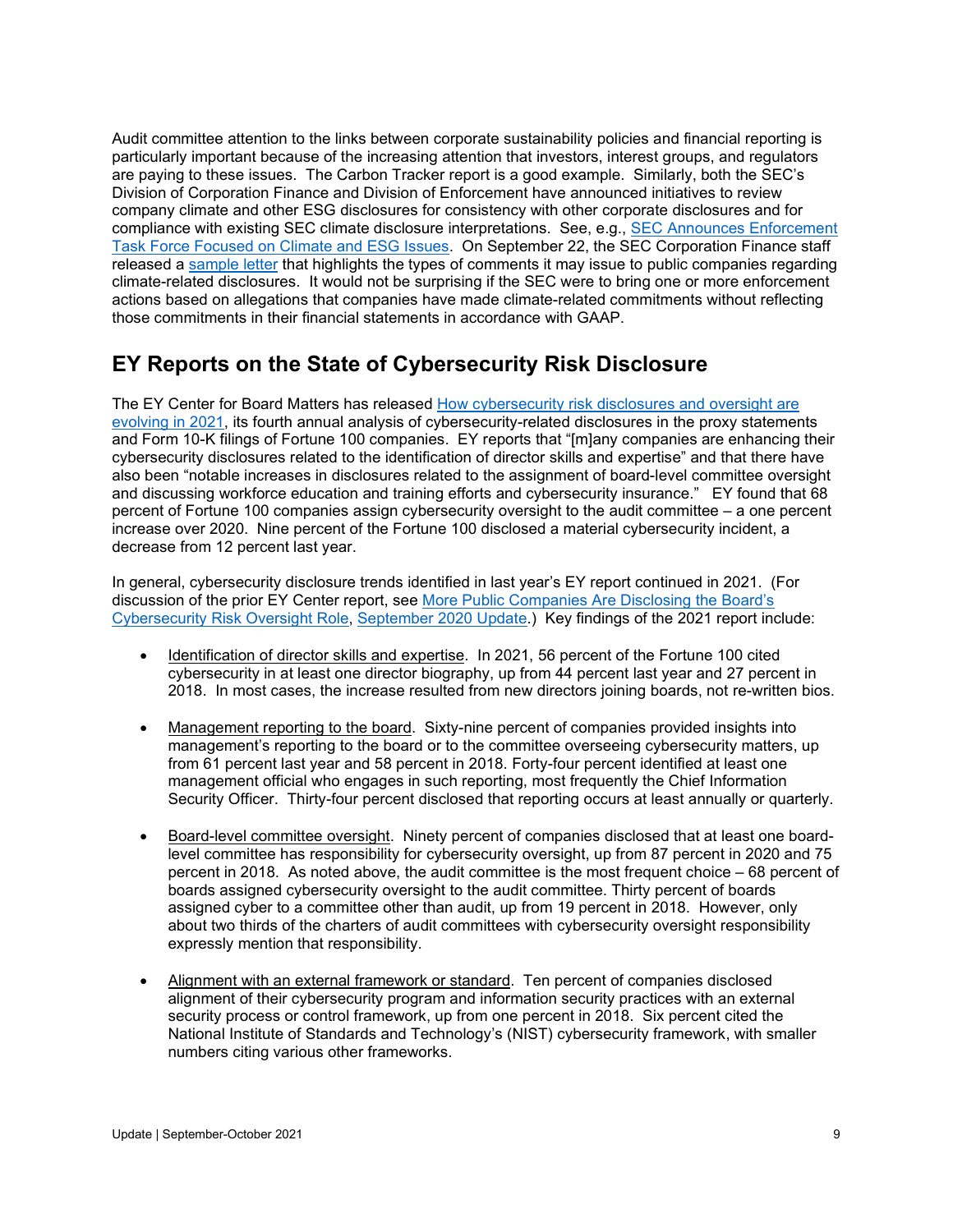- Compensation incentives. Only 12 percent of these companies disclosed that cybersecurity or privacy is an executive pay consideration, up from 8 percent last year and one percent in 2018.
- Response readiness simulations and tabletop exercises. Last year, 7 percent of companies disclosed that they performed cyber-incident simulations (up from 3 percent in 2019). EY states that the percentage of companies disclosing such simulations in 2021 was "largely the same." No company disclosed whether the board participated in the exercises.
- Use of external independent advisor. Seventeen Fortune 100 companies disclosed management use of an external independent cybersecurity consultant. Five of these companies disclosed that the board received a report from the independent third party.

Based on dialogue with directors and cybersecurity experts, EY describes nine "leading board practices" with respect to cybersecurity:

- Set the tone. Establish cybersecurity as a key consideration in all board matters.
- Stay diligent. Address new issues and threats stemming from remote work and the expansion of digital transformation.
- Determine value at risk. Reconcile value at risk in dollar terms against the board's risk tolerance, including the efficacy of cyber insurance coverage.
- Embed security from the start. Embrace a "trust by design" philosophy when designing new technology, products, and business arrangements.
- Independently assess the cybersecurity risk management program. Obtain a third-party assessment of the cybersecurity risk management program with direct feedback to the board.
- Understand escalation protocols. Include a defined communication plan detailing when the board should be notified, including ransomware incidents.
- Manage third-party risk. Understand management's processes to identify, assess and manage the risk associated with service providers and the supply chain.
- Test response and recovery. Enhance enterprise resiliency by conducting rigorous simulations, including restoring off-site backups and testing recovery time and arranging protocols with thirdparty specialists before a crisis.
- Monitor evolving practices and the regulatory and public policy landscape. Stay attuned to evolving oversight practices, disclosures, reporting structures, metrics, and regulatory and public policy developments.

The report concludes with a discussion of the U.S. public policy environment, including Executive Branch, Congressional, and SEC actions related to cybersecurity.

Comment: Cybersecurity disclosure also appears to be a priority of the new enforcement regime at the SEC. In a [recent speech,](https://www.sec.gov/news/speech/grewal-sec-speaks-101321) the SEC's Director of Enforcement, Gurbir Grewal, promised to continue to be "vigilant in \* \* \* pursuing public companies that do not reasonably disclose material cybersecurity incidents. This includes charging public companies for misleading disclosures about cybersecurity events, or for inadequate controls related to such disclosures." Audit committees should therefore be focused on the disclosures their company is making concerning both cybersecurity risk oversight and any breaches that may occur. If, in addition to disclosure, the audit committee is charged with oversight responsibility for cybersecurity, the EY Center's best practices deserve consideration.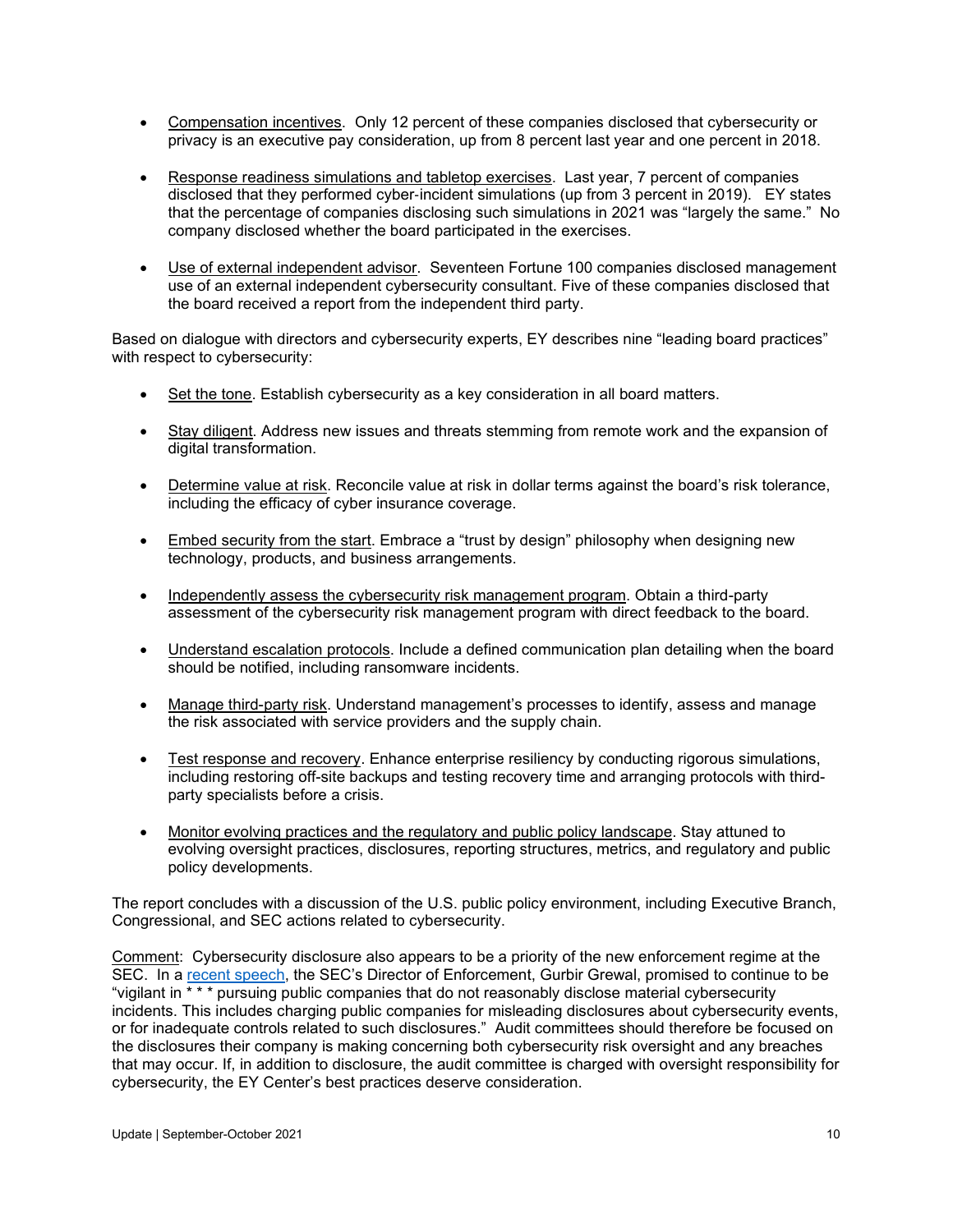# <span id="page-10-0"></span>**The Audit Committee's Role in ESG Disclosure: Part II**

[What is the Audit Committee's Role in ESG Disclosure,](https://www.auditupdate.com/post/what-is-the-audit-committee-s-role-in-esg-oversight) [December 2020 Update,](https://b65438bf-9321-45db-8f57-d57780f6c776.filesusr.com/ugd/6ebb47_055a2bf2728b4aeaaf8aad7728c53084.pdf) discussed a blog post in which Wes Bricker, PwC chair and assurance leader, and Paula Loop, the leader of PwC's Governance Insights Center, offer thoughts on the role of the audit committee in oversight of environmental, social, and governance (ESG) disclosure. In September, the Governance Insights Center issued [The audit](https://www.pwc.com/us/en/governance-insights-center/publications/assets/pwc-the-audit-committees-role-in-sustainability-esg-oversight.pdf)  [committee's role in sustainability/ESG oversight](https://www.pwc.com/us/en/governance-insights-center/publications/assets/pwc-the-audit-committees-role-in-sustainability-esg-oversight.pdf) which outlines in more detail PwC's view of the audit committee's role in ESG disclosure oversight.

In a survey, a majority of directors reported that their board had assigned ESG oversight to the full board. In PwC's view, it may nonetheless be desirable to assign specific aspects of ESG to specific committees. In this regard, "the audit committee has a critical role in helping companies develop investor grade ESG disclosures." PwC describes four facets of the audit committee's ESG disclosure oversight role and suggests questions the audit committee could ask to gauge management's progress in each area.

#### Overseeing ESG Disclosures

In response to demand from investors and other stakeholders, many U.S. companies make voluntary ESG disclosures, often in a sustainability report. In approaching ESG disclosure, management faces several challenges, including determining which ESG information is financially and socially material to their company's operations and performance; choosing the most appropriate places to make the disclosures (e.g., a sustainability report, a regulatory filing, or on their corporate website); and ensuring that disclosure is consistent across platforms.

PwC suggests that, in overseeing management's process for determining ESG disclosures, audit committees ask the following questions:

- What has management identified as the company's ESG risks and opportunities?
- Which ESG frameworks or standards are they using? Why have they chosen a particular framework?
- What types of ESG information are key stakeholders asking for, and how is management planning to address them?
- How is management preparing for increased regulatory disclosure requirements?

#### Overseeing ESG Processes and Controls

PwC states that the ESG information a company discloses should be collected, consolidated, and disclosed with the same rigor as financial information. Often, however, this is not the case. "Some companies are realizing they don't have the technology systems and information gathering processes in place to comply with the demands for greater ESG disclosure." Appropriate disclosure controls and procedures for ESG metrics "need to be designed, documented, and tested to ensure they operate as intended" and "cannot be developed overnight."

To oversee ESG processes and controls, PwC suggests that audit committees ask the following questions:

- How is the company collecting ESG information?
- What are the data collection policies?
- What controls are in place to ensure that ESG information is reliable and complete?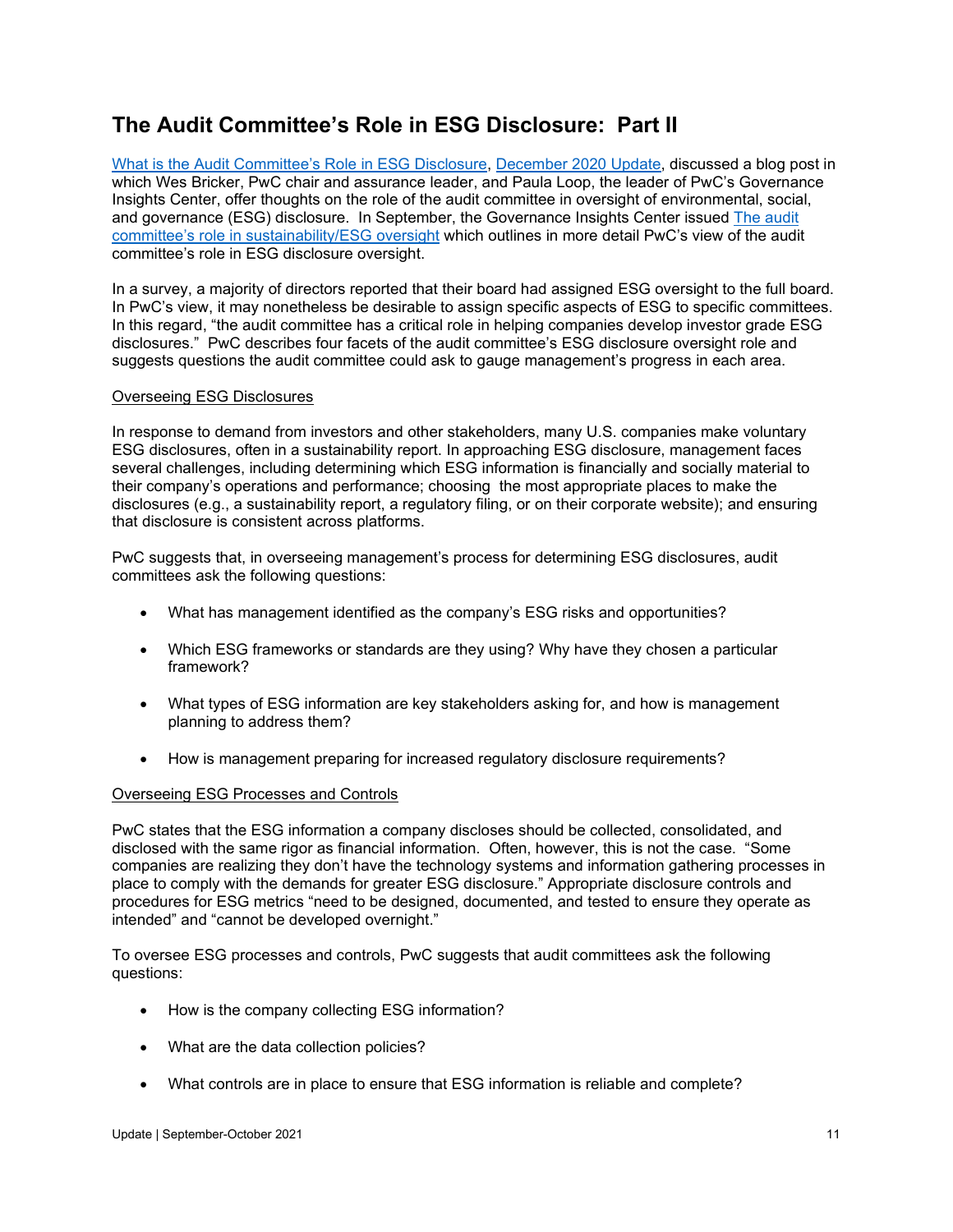- What additional resources may be necessary to implement new ESG processes and controls?
- How is the disclosure committee involved in the process?
- What is internal audit's involvement? What are their findings and recommendations?

#### Overseeing Financial Statement Impacts

Investments in technology, research, and development to meet corporate ESG objectives will impact the financial statements. "For example, as car companies make net zero commitments, they may need to develop new or transform existing manufacturing plants to build electric vehicles." The audit committee should pay close attention to how such investments are reflected in the financial statements. Audit committees will also need to monitor accounting for new types of assets, such as carbon offsets.

Regarding the financial reporting implications of ESG investments and commitments, PwC suggests the following audit committee questions:

- How will the company's ESG commitments impact its financial statements?
- Has management communicated its forecasted projections and necessary investments in financial statements?
- How is management keeping up with regulatory changes in these areas?
- What is the plan for evaluating the return on sustainability investments?
- Has management considered the impact of strategy changes on the valuations of existing assets and their useful lives?

#### Overseeing ESG Assurance

Currently, 29 percent of S&P 500 companies obtain some form of third-party assurance for some or all of their ESG disclosures. See [The S&P 500 Are \(Almost\) All in on ESG Disclosure,](https://www.auditupdate.com/post/the-s-p-500-are-almost-all-in-on-esg-disclosure) [August 2021 Update.](https://b65438bf-9321-45db-8f57-d57780f6c776.filesusr.com/ugd/6ebb47_42a039039adc48deac6571ff24e26c89.pdf)  Further, the European Commission recently adopted a requirement that companies subject to the EU Corporate Sustainability Responsibility Reporting Directive obtain limited assurance over their ESG disclosures. PwC anticipates a shift to mandatory ESG reporting that may require assurance in the U.S.

To oversee ESG assurance, the audit committee may want to ask the following questions:

- Have investors or other stakeholders requested assurance over the ESG reporting? If so, have they indicated what level of assurance they prefer?
- If the company includes ESG information in its SEC filings, has management considered whether some level of assurance would increase confidence in the disclosures?
- How is management keeping abreast of new and emerging regulatory assurance requirements?

Comment: As stated in several prior Updates, given the increasing investor and regulatory emphasis on ESG disclosure, it seems inevitable that these issues will become an important aspect of the audit committee's work. Audit committees that are not already doing so should focus on what ESG disclosures the company is making, how the information is collected, and how these disclosures impact financial reporting. Controls and procedures are an especially important area because, as PwC suggests, ESG disclosures are often not subject to the same types of controls that govern other company disclosures. PwC's analysis of the audit committee's ESG disclosure oversight role and its suggested questions could be a useful tool for audit committees in assessing management's ESG disclosure progress.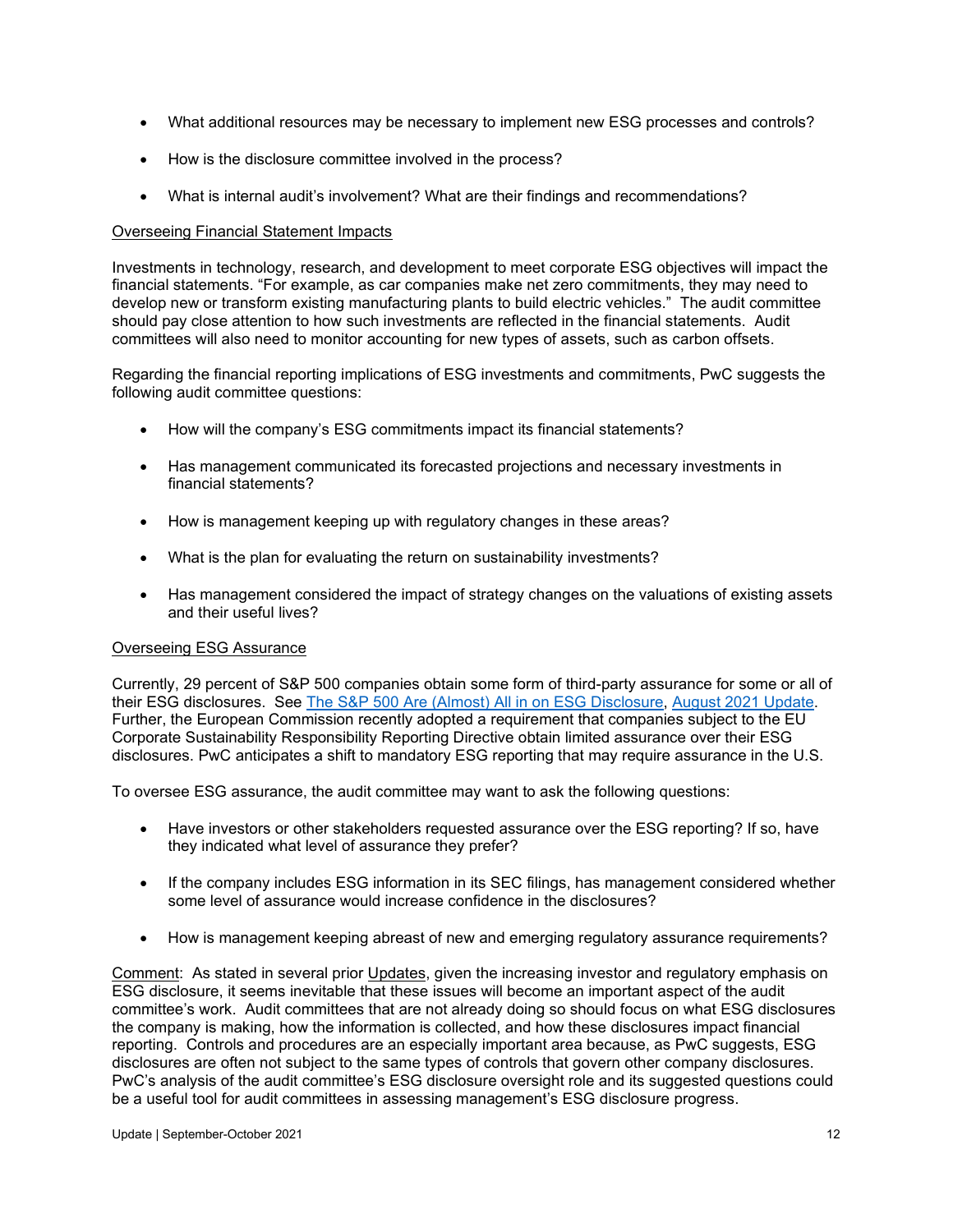### <span id="page-12-0"></span>**On the Update Radar: Things in Brief**

### <span id="page-12-1"></span>**SEC Revives a Proposal to Require Compensation Claw Backs After**

**Restatements.** The SEC has restarted rulemaking that would compel U.S. listed companies to adopt policies requiring recovery, on a no-fault basis, of incentive compensation paid to executive officers on the basis of accounting measures that are subsequently restated. The 2010 Dodd-Frank Act mandated that the SEC direct the exchanges to implement a claw back requirement as a listing standard. The Commission originally proposed such a rule in 2015. See SEC Proposes to Require Companies to "Claw Back" Executive Compensation Following a Restatement, July 2015 Update. After receiving comment on that proposal, the Commission took no further action, but has now [issued](https://www.sec.gov/rules/proposed/2021/33-10998.pdf?utm_medium=email&utm_source=govdelivery)  [a release](https://www.sec.gov/rules/proposed/2021/33-10998.pdf?utm_medium=email&utm_source=govdelivery) again inviting the public's views. In a [written statement,](https://www.sec.gov/news/public-statement/gensler-clawbacks-2021-10-14) SEC Chair Gensler described the proposal as "an opportunity to strengthen the transparency and quality of corporate financial statements as well as the accountability of corporate executives to their investors."

Under proposed Securities Exchange Act Rule 10D-1, each listed company would be required to develop a compensation recovery policy. The policy would have to provide that, in the event of an accounting restatement to correct a material error, the company will recover from current and former executive officers any incentive-based compensation received during the prior three fiscal years that exceeds the amount that would have been received under the restatement. Recovery would be mandatory, regardless of whether the officers were responsible for the errors that resulted in the restatement and regardless of whether the inaccurate financial reporting was the result of misconduct. A company would be subject to delisting if it failed to adopt or enforce the recovery policy.

Many companies already have voluntarily adopted such compensation recovery policies. As the disincentives to restate increase, audit committees need to make sure they are fully and evenhandedly informed in situations in which a restatement is a possibility. The claw back policies may also have an impact on compensation policy. Executive officers may seek to receive more of their compensation as base salary or in other forms that are not linked to financial reporting measures.

#### <span id="page-12-2"></span>**Delaware Issues a Warning on the Scope of Audit Committee Risk Oversight.**

On September 7, the Delaware Court of Chancery [denied a motion to dismiss](https://courts.delaware.gov/Opinions/Download.aspx?id=324120) a shareholder derivative action alleging that the board of The Boeing Company breached its duty of oversight by failing to implement any airplane safety oversight procedures prior to two fatal crashes of 737 MAX aircraft and by ignoring safety red flags following the crashes. The opinion notes that suits alleging director liability for breach of the duty of oversight are "possibly the most difficult theory in corporation law upon which plaintiff might hope to win a judgment." However, the Boeing decision suggests that Delaware may be becoming more open to such claims, especially in the case of companies engaged in activities that could potentially cause injury or death.

The Boeing decision may be significant for audit committees because they are frequently charged with broad responsibility for oversight of risk and compliance. At Boeing, no board committee had responsibility for airplane safety, although the audit committee had risk oversight responsibility. Despite that responsibility, the committee allegedly did nothing to focus on safety risks. The court states:

"Although the Audit Committee was tasked with handling risk generally, it did not take on airplane safety specifically. Its yearly updates regarding the Company's compliance risk management process did not address airplane safety. For example, when the Board discussed audit plans in 2014 and 2017, respectively, it did not mention or address airplane safety. Specifically as to the 737 MAX, from its development through its grounding in 2019, the Audit Committee never mentioned "safety." Nor did it address product safety issues related to the design, development, or production of the 737 MAX, or ask for presentations on the topic.